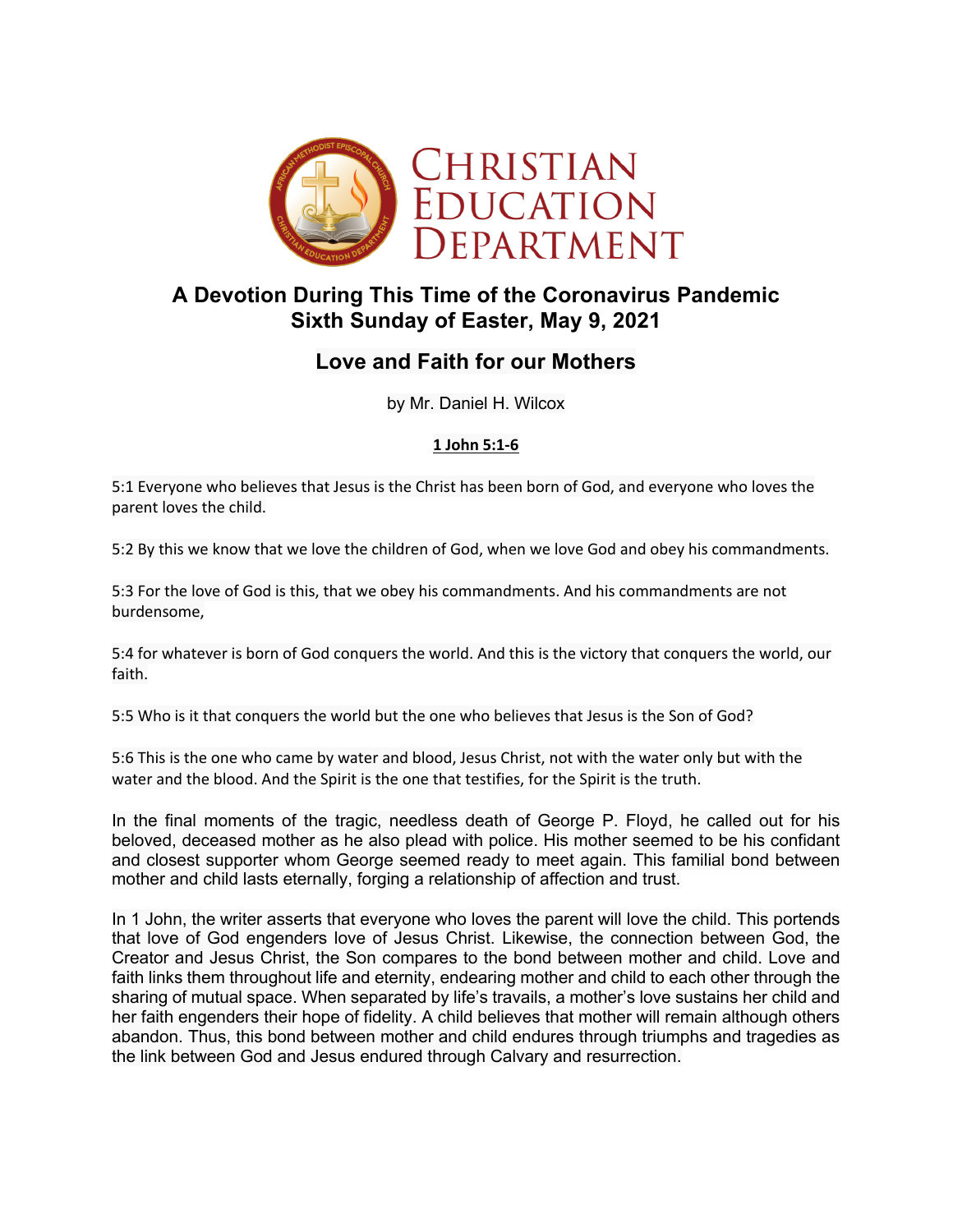On this Mother's Day, let us remember and celebrate our mothers and children as well as those who have adopted mothers and children. Honor God always through our witness of faith and love in and to our mothers.

**TALK**: Take a moment to be silent, reflect, and share (write down)—Reflecting on the scripture, share a time/instance when you have trusted your mother or someone with a motherly presence as a guiding influence? How did this experience make you feel or direct you?

### **PRAY:**

Lord God, we praise you for our mothers. She always loves, encourages, and provides for her children and those around her. She serves as a wonderful example of what it means to nurture and live out love for those around her. Guide our mothers with wisdom and grace as she carries out your will, through Jesus Christ our Lord, who lives and reigns with you and the Holy Ghost, now and forever. Amen.

#### *Adaption from The Book of Common Prayer*

**ACT:** During the Easter season, contact your mother or someone with a motherly presence and express your gratitude to them. Journal your experience and reflect on your journey through Eastertide and toward Pentecost. In this Eastertide Season, do what you can to protect the health of others and yourself by practicing social distancing as much as possible, washing your hands often, wearing face covering to help prevent the spread of COVID-19, and prayerfully considering getting the vaccine when it is available—See: http://www.amechealth.org.

2. See also the activity that accompanies this devotion.

**Song:** Faith of Our Mothers AMEC Hymnal, #430

- 1. Faith of our mothers, living still In cradle song and bedtime prayer; In nursery lore and fireside love, Thy presence still pervades the air. Faith of our mothers, living faith! We will be true to thee till death.
- 2. Faith of our mothers, loving faith, Fount of our childhood's trust and grace, Oh, may thy consecration prove Source of a finer, nobler race. Faith of our mothers, loving faith, We will be true to thee till death.
- 3. Faith of our mothers, guiding faith, For youthful longing, youthful doubt, How blurred our vision, blind our way, Thy providential care without.